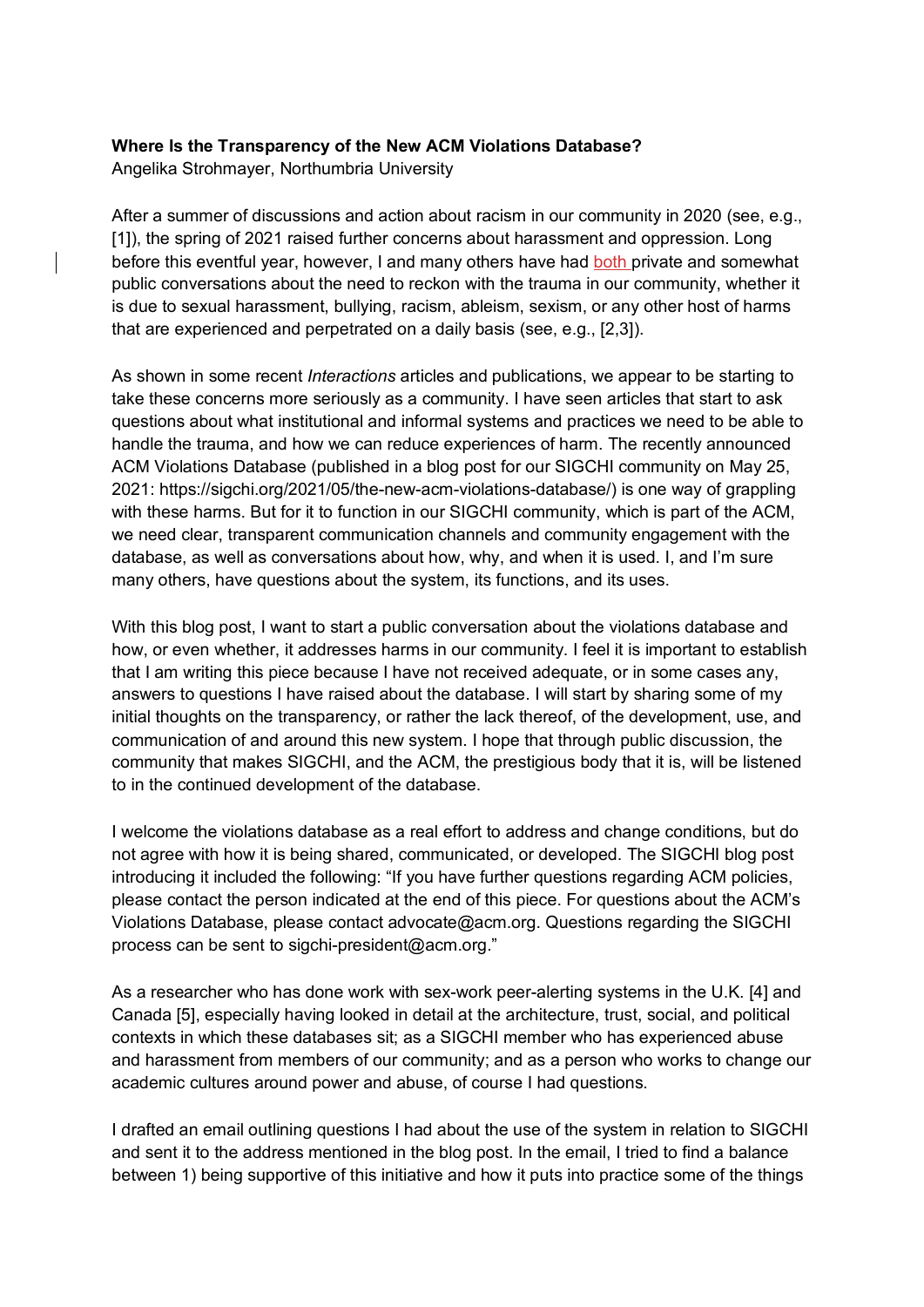that were outlined years earlier in the ACM Harassment Policy and the ACM Code of Ethics and Professional Conduct; and 2) asking critical questions about the use of the database, based on my personal and research expertise. My questions included ones about the methodologies of the database's creation, the role of the advocate mentioned in the post, the decision-making processes behind the database, and how its sustainable use was envisioned at the SIGCHI level.

Some of my questions were partially answered by pointing toward policies, but most of them were not. Instead, I was directed to the ACM policies mentioned in the blog post, without an indication of where in the policies I should look, and encouraged to email Vicki Hanson, CEO of the ACM. I mustered up my courage and fed my healthy disregard for authority and sent another email.

Perhaps the most disappointing response in this whole exchange did not relate to a question, but rather to my offer of support as an expert who has done research for multiple years with databases that can be called upon to see whether someone has previously been reported for having perpetrated harms. My expertise was not acknowledged, nor was there any understanding of my knowledge as someone who herself had previously experienced abuse. Instead, I received this response: "I should note that the ACM has significant resources including their own lawyers who inform all they do." This is just one more example of how SIGCHI and the ACM do not appreciate community-driven initiatives [6].

*In my opinion, a violations database is not something that should be developed solely by lawyers. It should predominately be driven by our community and the expertise that is within it; it needs to be embedded in our politics and our social structures, and, most importantly, it should center survivors and their experiences—not those who cause and perpetuate the harm.* A violations database should not be developed by the same people in an organization who have repeatedly avoided difficult conversations about harms that are experienced by their members and "seem to repeatedly move in a more inclusive direction only to undermine such efforts" [6].

I find it inexplicable that the ACM should leave me and fellow members in the dark about why, how, and when the violations database was produced. But it is even more inexplicable that the (now former) SIGCHI president wasn't informed either, as was shared with me in an email on May 30, 2021: "Honestly, as of a little over a month ago, I didn't even know this database was coming." If neither members nor the executive committees of the SIGs that make up the ACM were informed of this development, whom is the violations database meant to be for?

## **So What Happens Now?**

Since my initial questions, I have had conversations with others, realizing there are of course many more questions that remain unanswered. But since I have had not received an answer from the ACM CEO to any of my questions at the time of writing this piece—I emailed her on May 31 and followed up on June 11 and the 29th and on July 19—and since the named SIGCHI contact person for questions on the blog post was unable to provide adequate responses to many of my questions, I have also been angry about the lack of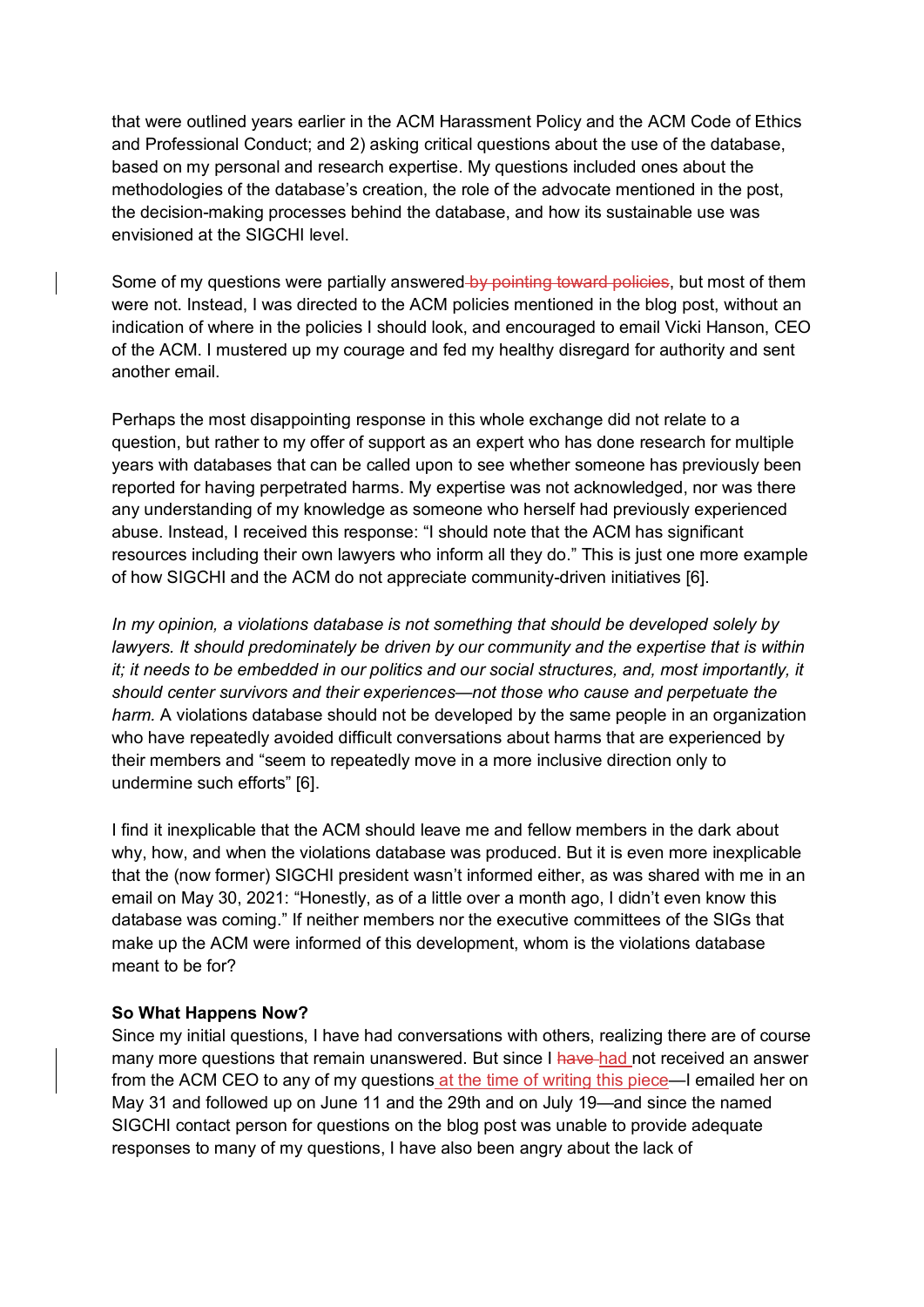transparency—the disregard for open communication channels, or even basic information about the system.

*It should not be up to me or any other SIGCHI member to contact the CEO of the ACM to get basic information about this new system that could greatly affect, both positively and negatively, how we exist in our community and at our events.* I should not require the courage to email the most powerful people in "the world's largest educational and scientific computing society" [7] to learn the most basic information about this new system. Conversely, I would also argue that it should not be up to the CEO of the ACM to have to answer basic questions about such a system. This whole experience makes me wonder who is in charge of the ACM Violations Database and its uses if there is no point of contact for questions about the system.

To understand how the ACM Violations Database could function in our SIGCHI community, we need more information about it. SIGCHI members and others in the community need space to discuss its use and many potential misuses. We need more details, more context, more understanding. We need responsive infrastructures in place through which we can ask questions and have conversations about harms and violations. None of these currently exist.

This blog post is part of my work on understanding the new system and how we could make something like it work to improve safety at SIGCHI events. After talking to friends and colleagues (some of whom do research on violence and technologies; some of whom are on organizing committees of SIGCHI conferences), I decided it was important to start a public conversation about the violations database. I thank the *Interactions* blog editors for giving me space to air my concerns. I hope to see others join this public conversation by centering those who have experienced violence, who have gone through ACM, SIGCHI, or other institutional complaints processes, and those who are experts on related topics.

There is so much trauma in our community, some of which has been caused by others in our community as well as the hierarchies and infrastructures of power that govern SIGCHI and the ACM. Finding ways of addressing this harm through structural change such as the violations database are very welcome, at least by me. But for the database to work, we must have information on its intentions and uses; we must have space to ask questions and receive answers; we must center those who have experienced trauma in how we hold space for and reduce opportunities of harm in the future.

## *Out of professional courtesy,* Interactions *sent my article to Vicki Hanson prior to publication.*

*Professor Hanson informed* Interactions *that she had had technical difficulties with receiving my e-mails. Soon after, on August 24, she was able to answer my questions, and on September 2, we spoke about the violations database, its relation to the complaints process within ACM, the transparency of communication channels between ACM, SIGs, and members in relation to this development, as well as opportunities for change to current processes and systems. I'm thankful to have had this constructive conversation, and look forward to*